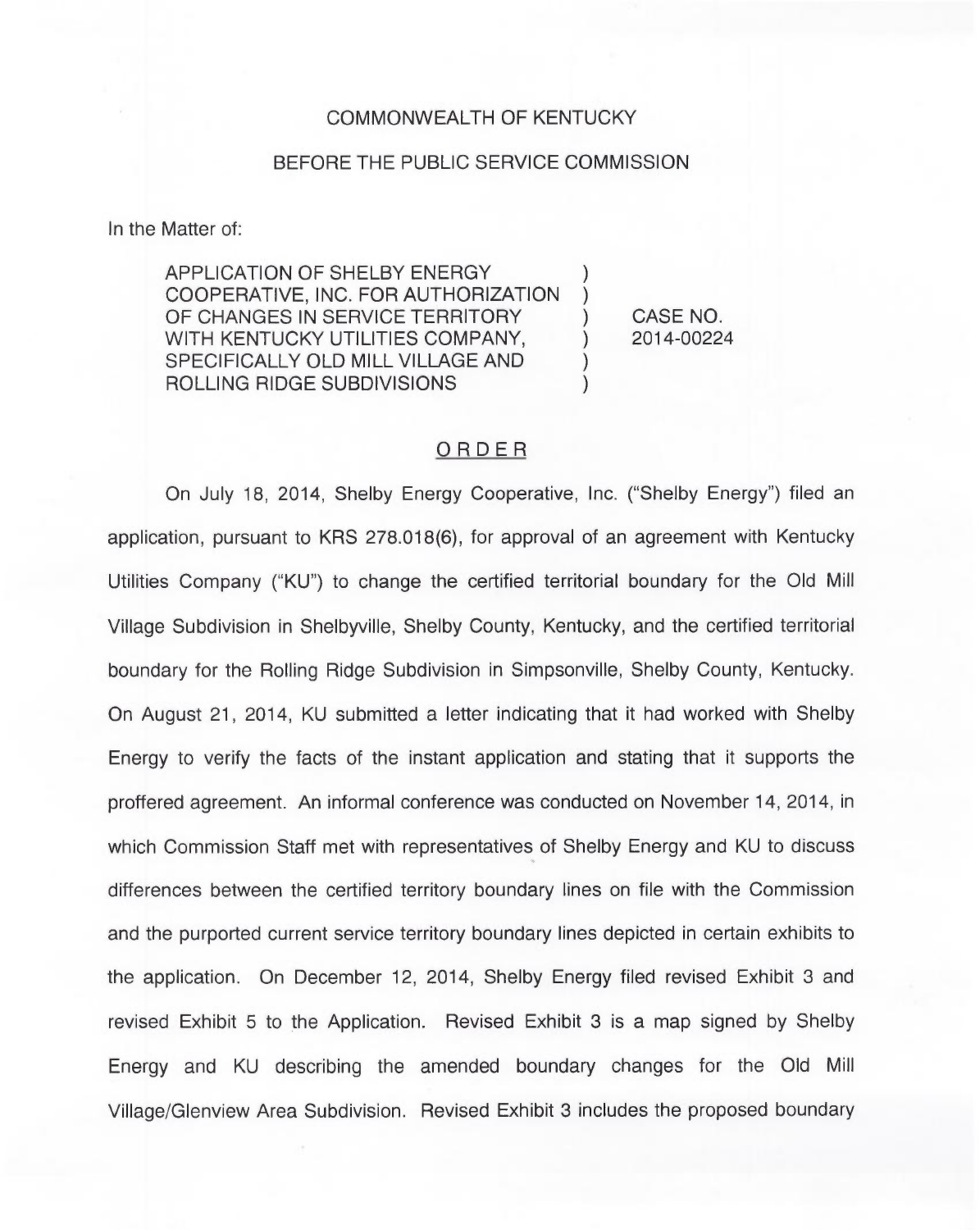changes set forth in the application and boundary changes arising from an agreement dated February 12, 1976. The 1976 agreement boundary changes are referenced on the Shelbyville Quadrangle USGS Topo map, but are not reflected on the certified territorial boundary map on file with the Commission. Revised Exhibit 5 to the Application is a map signed by Shelby Energy and KU describing the amended boundary changes for the Rolling Ridge Subdivision. Revised Exhibit 5 includes the proposed boundary changes set forth in the application and boundary changes arising from an agreement dated October 18, 1988. The 1988 agreement boundary changes are referenced on the Simpsonville Quadrangle USGS Topo map, but are not reflected on the certified territorial boundary map on file with the Commission.

KRS 278.018(6) allows a retail electric supplier to contract with another retail electric supplier, subject to Commission approval, for the purpose of allocating consumers between such retail electric suppliers and designating which territories and consumers are to be served by which of said retail electric suppliers.

The proposed territorial changes will realign Shelby Energy's and KU's abutting certified territory boundaries. Shelby Energy states that no customers will be affected by the proposed changes, nor will the proposed changes require any new or amended franchises or permits.

Having reviewed the application and being otherwise sufficiently advised, the Commission finds that the proposed territorial boundary changes promote the purposes of KRS 278.016 by preventing wasteful duplication of facilities, avoiding unnecessarily encumbering the landscape, minimizing disputes between Shelby Energy and KU, and

 $-2-$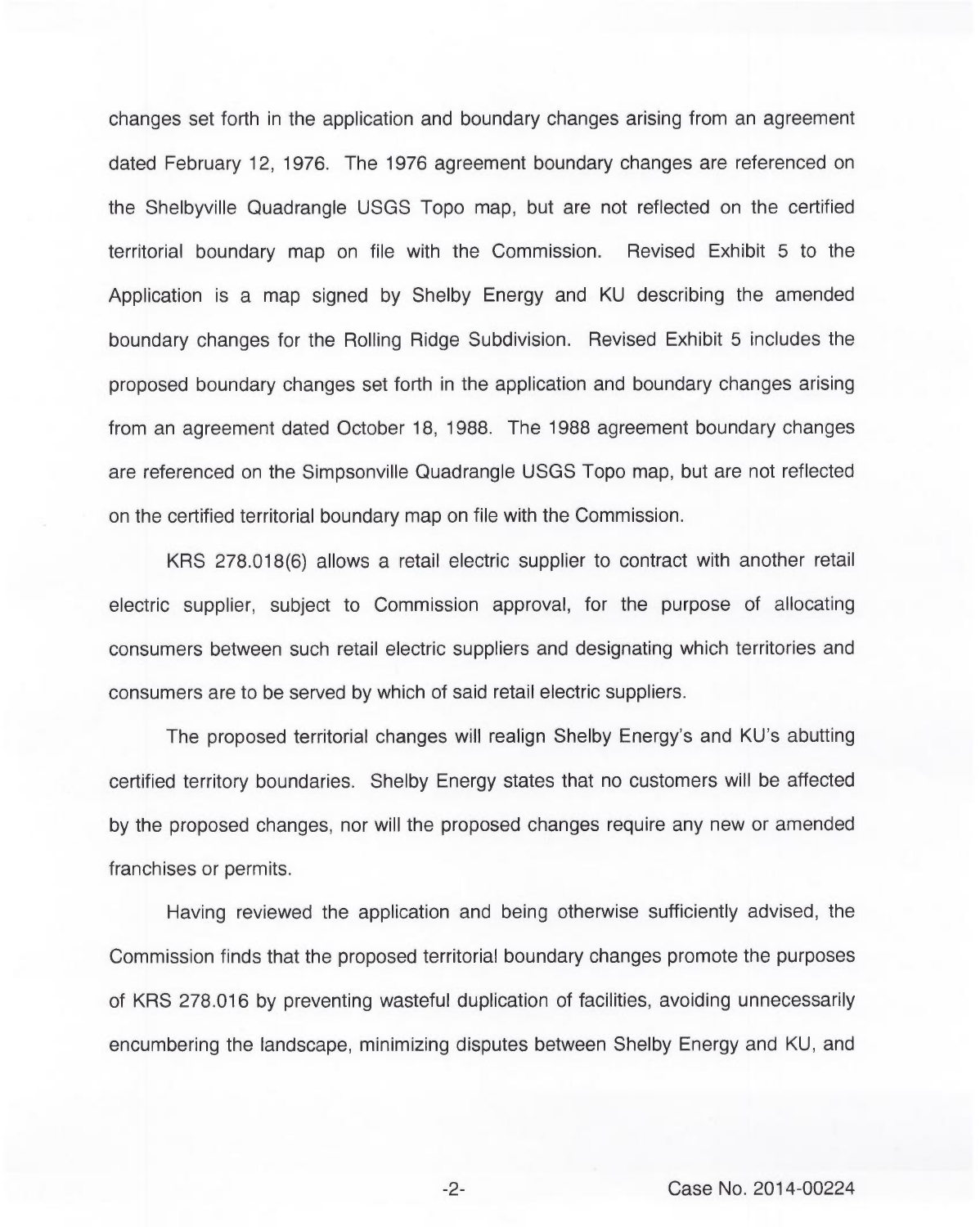enabling the provision of adequate and reasonable service to all affected areas and consumers.

IT IS THEREFORE ORDERED that:

1. The boundary changes agreed upon by Shelby Energy and KU for the Old Mill Village Subdivision, Shelbyville, Shelby County, Kentucky, are approved.

2. The boundary changes agreed upon by Shelby Energy and KU for the Rolling Ridge Subdivision in Simpsonville, Shelby County, Kentucky, are approved.

3. <sup>A</sup> copy of the Revised Territory Revision Line Old Mill Village/Glenview Area map, attached as Appendix A to this Order and reflecting the agreed-upon amended territorial boundary and February 12, 1976 agreement, shall be attached to the Commission's official territorial boundary map identified as Shelbyville Quadrangle USGS Topo Map.

4. A copy of the Revised Territory Revision Line Rolling Ridge map, attached as Appendix B to this Order and reflecting the agreed-upon amended territory boundary and October 18, 1988 agreement, shall be attached to the Commission's official territorial boundary map identified as Simpsonville Quadrangle USGS Topo Map.

> By the Commission ENTERED JAN 23 <sup>2015</sup> KENTUCKY PUBLIC SERVICE COMMISSION

ATTEST:

ann D. Guemold

Case No. 2014-00224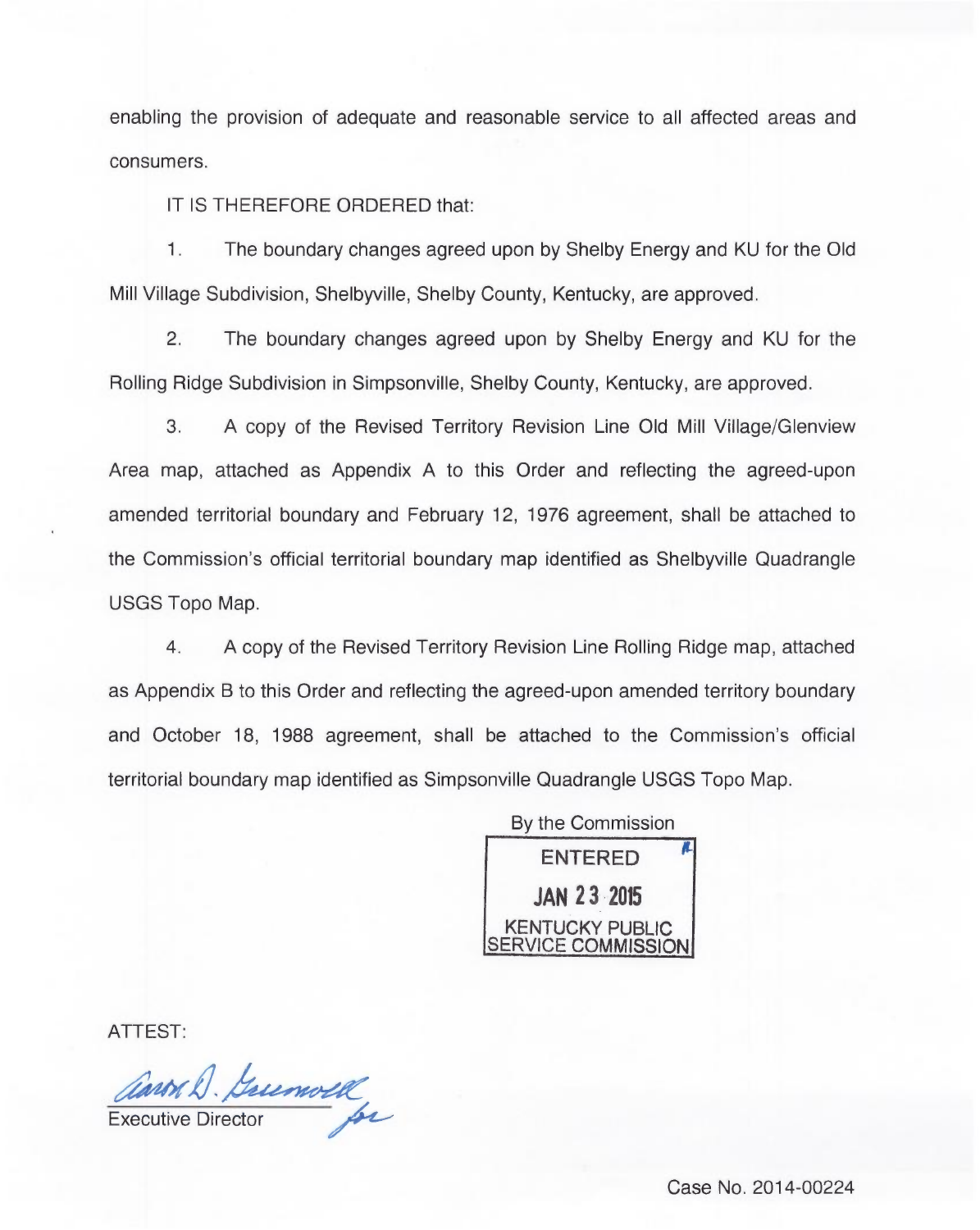### APPENDIX A

# AN APPENDIX TO AN ORDER OF THE KENTUCKY PUBLIC SERVICE COMMISSION IN CASE NO. 2014-00224 JAN 2 3 2015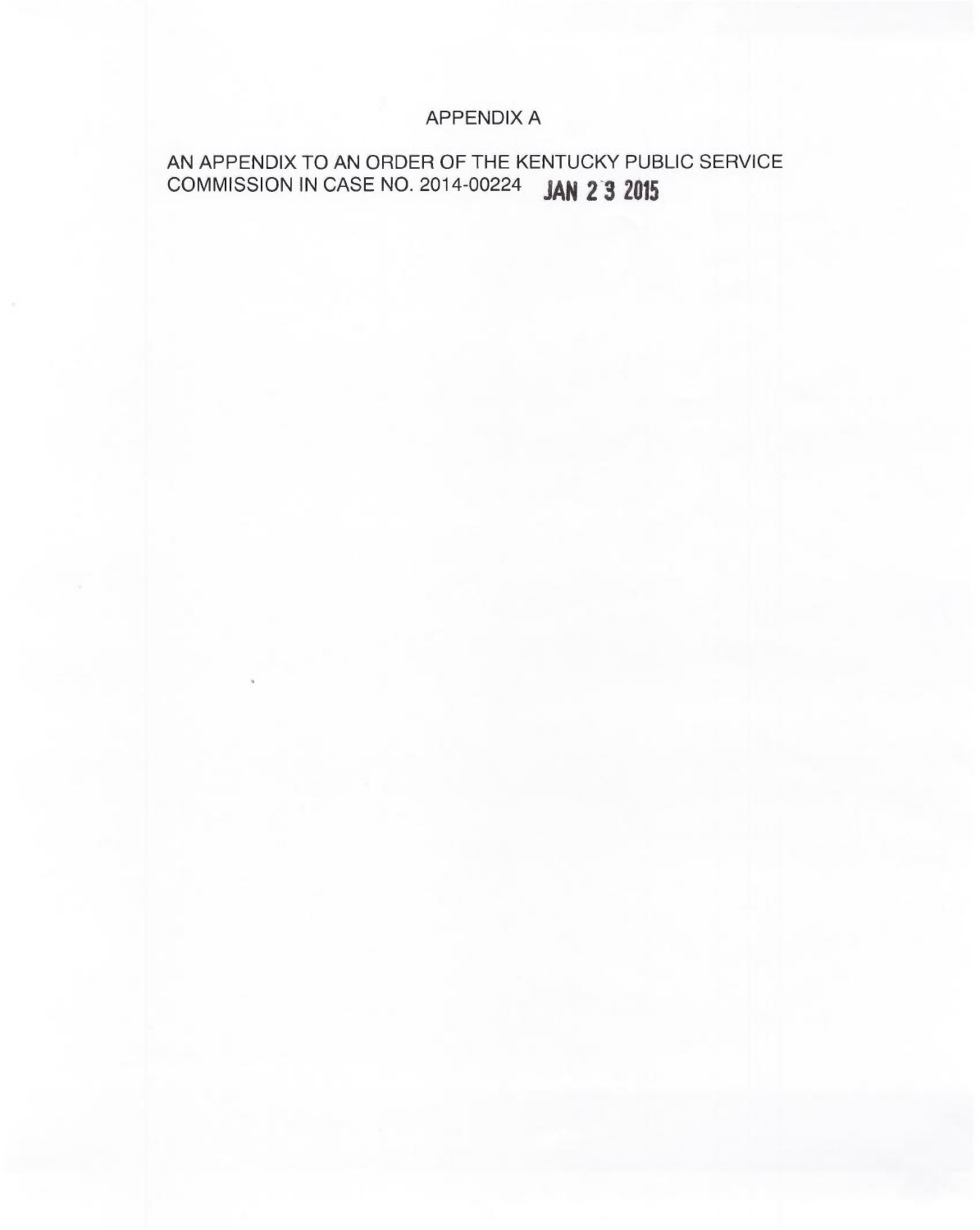Revised Territory Revision Line Old Mill Village/Glenview Area PSC Case No. 2014-00224

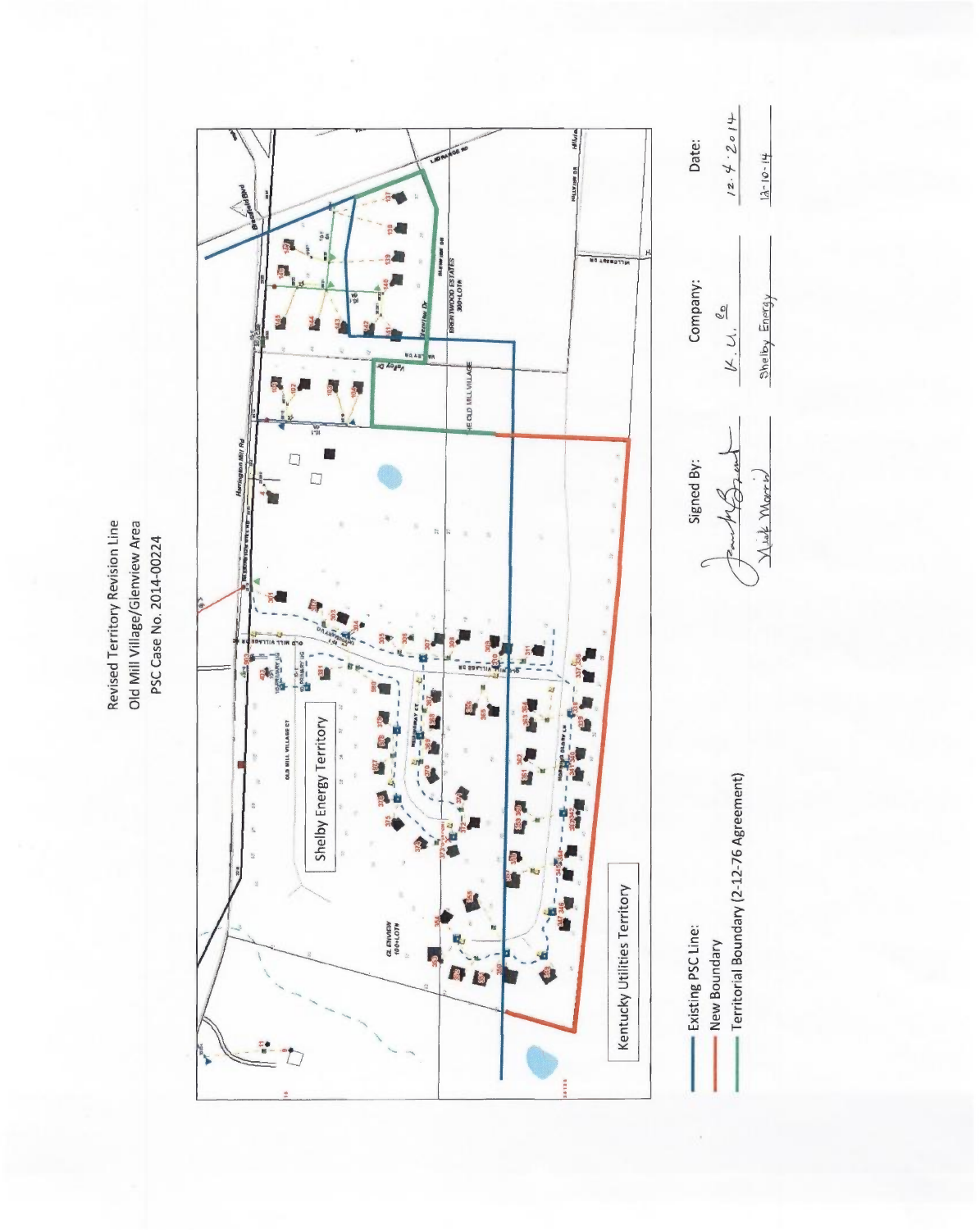### APPENDIX B

## AN APPENDIX TO AN ORDER OF THE KENTUCKY PUBLIC SERVICE COMMISSION IN CASE NO. 2014-00224 JAN 2 3 2015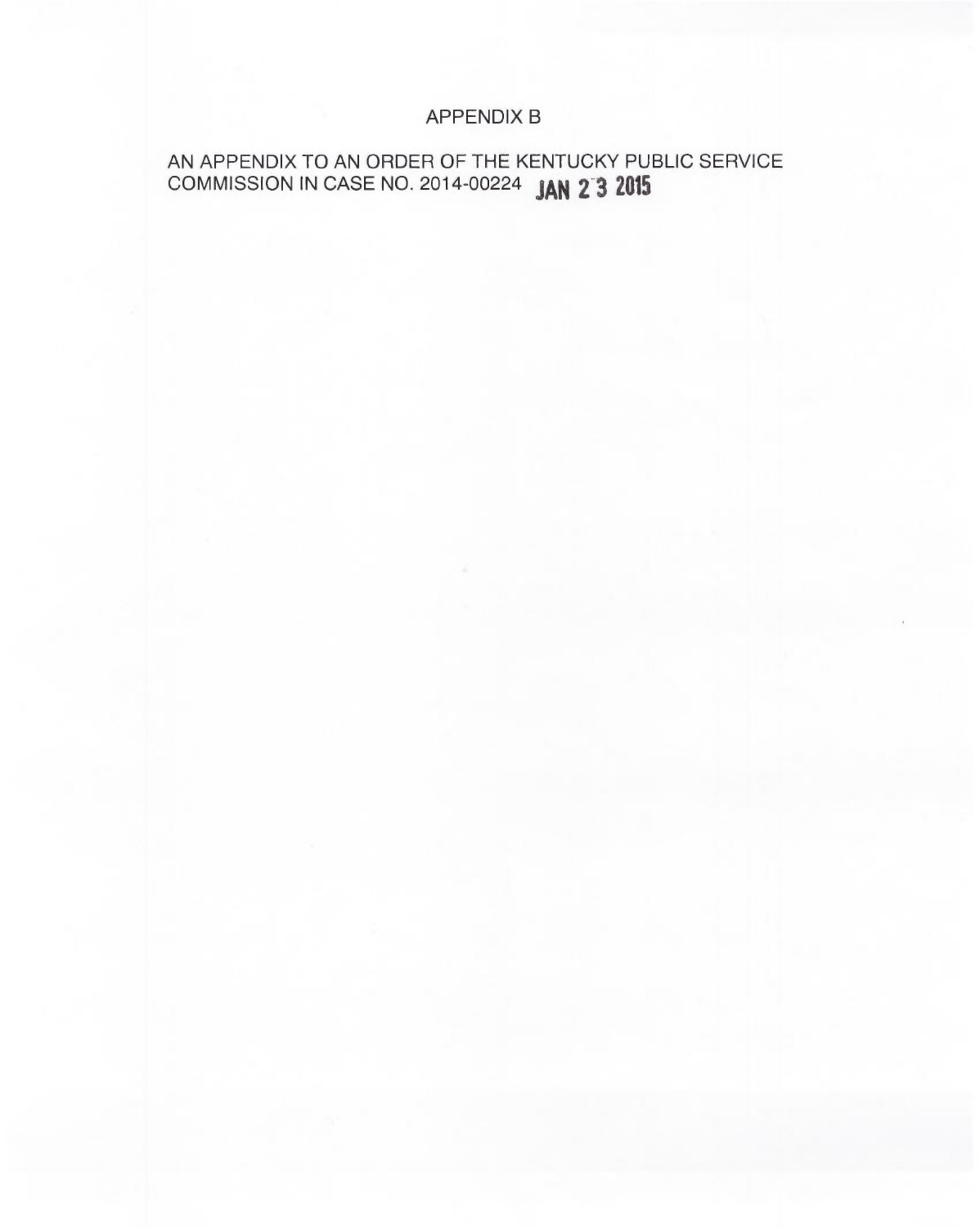